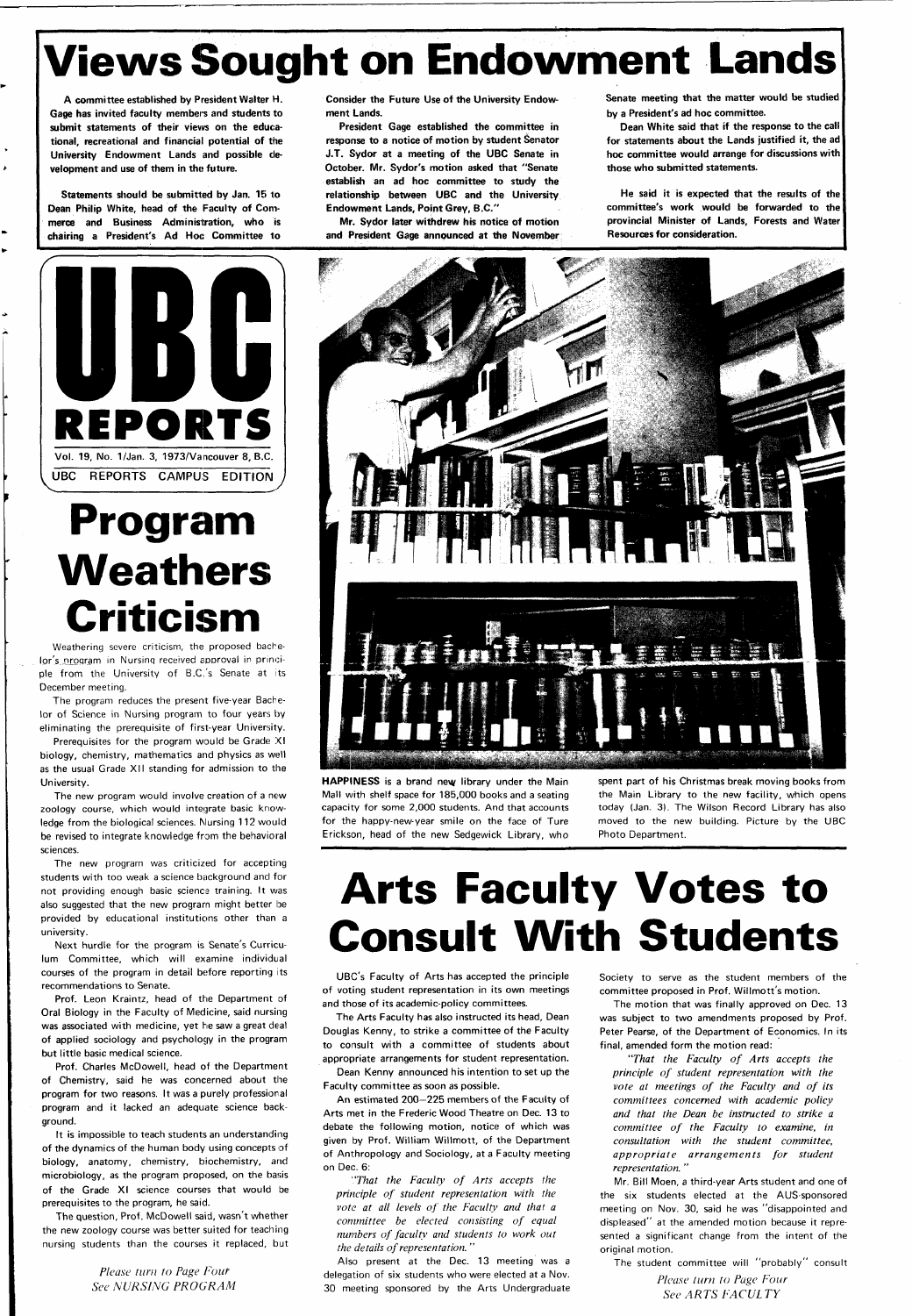# **ISenate Expands Course Committee**

UBC's Senate has established a new University Curriculum Committee to screen course and curriculum changes.

A proposal to replace the existing 11-member Senate Curriculum Committee with an expanded University Curriculum Committee was approved at the November meeting of Senate.

At its December meeting Senate approved a proposal that Prof. John Norris, the chairman of the former Senate Curriculum Committee, should chair the expanded University Curriculum Committee, which will have a total of 22 members.

The new University Curriculum Committee will be made up of representatives from the curriculum committees of each of UBC's 12 faculties plus the members of the former Senate Curriculum Committee.

New procedures for handling course and curriculum changes were contained in a series of eight recommendations made in the report of an Ad Hoc Committee on Course and Curriculum Changes established at Senate request by President Walter H. Gage.

Members of the former Senate Curriculum Committee who will continue to sit on the expanded University Curriculum Committee are:

Mr. D.V. Anderson, Mr. G.E. Andreone and Mr. P.A. Insley — Student Senators; Dr. N.C. Franz — Forestry; Mr. J.G. Matkin — Law; Dr. R.F. Scagel — Science; Dr. Ruth McConnell — Education; Mrs. H.W. Sonthoff — Arts; Dr. S.D. Cavers — Applied Science; Dr. John Norris - Arts.

#### NEW PROCEDURES APPROVED

Under the new procedures debated and approved at the November meeting the flow of curriculum proposals to Senate will be streamlined and more publicity will be given to approved changes. The procedures will be reviewed at the end of a one-year trial period.

Representatives of the curriculum committees of the 12 UBC Faculties that will sit on the new University Curriculum Committee are:

Dr. A.J. Renney — Agricultural Sciences; Dr. Axel Meisen — Applied Science; Dr. Roger Leigh — Arts; Mr. R.H. Heywood, Commerce and Business Administration; Dr. A.G. Hannam — Dentistry; Dr. E.D. MacPherson  $-$  Education; Dr. B.J. Van der Kamp  $-$ Forestry; Dr. R.A. Nodwell — Graduate Studies; Mr.  $C.R.B.$  Dunlop  $-$  Law; Dr. F.R.C. Johnstone  $-$ Medicine; Dr. Finlay Morrison — Pharmaceutical Sciences; Dr. W.F. Slawson — Science.

concern was the handling of the two types of curriculum proposals which come before Senate. All proposals are designated either Category A — major changes  $-$  or Category  $B -$  routine or minor changes.

During the November debate on the ad hoc committee's report, the main areas of concern by Senators centred on who would be eligible for membership on the new University Curriculum Committee, the number of members and how the chairman would be selected.

Ad hoc committee chairman, Prof. C.A. McDowell, of the Department of Chemistry, said Category B items would still be subject to the perusal of the University Curriculum Committee, which would also have final say on the category.

The ad hoc committee had recommended that the committee be made up of the chairmen of the curriculum committees of the various Faculties plus other members chosen by Senate.

However, an amendment by Prof. Norman Epstein, of the Department of Chemical Engineering, calling for a representative from the various Faculty committees, rather than specifically designating the chairman, was passed.

#### SENATE DEFEATS AMENDMENT

The second part of the amendment, which stated

that faculty representation on the committee should be limited to Faculties whose procedures for constituting their curriculum are approved at intervals of at least three years, was defeated.

The ad hoc committee's recommendation that membership on the committee be set at 15 was revised upwards to 20 as the result of an amendment proposed by Prof. R.M. Clark, UBC's Academic Planner, who said that this would give the Senate added representation on the committee.

In its report, the ad hoc committee said the chairman of the new committee should be a person with high administrative talents and a wide knowledge of curriculum matters who would need adequate secretarial and administrative support.

"ideally, the chairman of the University Curriculum Committee would have the status of a dean with special responsibilities for inter-Faculty curriculum matters," the report said.

Another area about which Senators expressed

**o/nr.^ . r, ..-/l... , 1 1Q7 T** 

The ad hoc committee suggested that Category B proposals should be dealt with at the Faculty level with Senate being provided with a list of proposed changes.

Student Senator D.V. Anderson said he thought Senate should have some final say before Category B decisions become final. Other Senators wanted to know who would decide whether an item was in Category A or Category B.

In addition to recommending that more publicity

be given to new courses, new programs and major changes through UBC Reports, the ad hoc committee's recommendations also called for a supplementary Calendar, or a special issue of UBC Reports, to be available during or before registration week.

The streamlining procedures adopted by Senate should lead to a saving of time of at least a month in curriculum proposals being placed before Senate, the report said.

#### FACULTY PROPOSALS REFERRED

At present, course and curriculum proposals are sent directly to Senate by the Faculties. They are then referred to either the Senate Curriculum or New Programs Committees.

In future proposals will go directly to the new University Curriculum Committee and will then be considered by the new committee or by the New Programs Committee, each of which will ultimately report to Senate.

## **Board Awards Contract**

The University of B.C.'s Board of Governors has awarded a contract for \$699,768 to Mainland Construction Co. for construction of a Dairy Cattle Research and Teaching Unit on UBC's south campus. Total project cost will be \$773,151.

The unit will be used to teach courses in dairy

## **Senate Rejects Course Bid**

UBC's Senate has turned down a bid by a student Senator to make Canadian history and politics compulsory subjects for students taking a first degree at UBC.

A motion by student Senator A.R. Robbins, a graduate student in Political Science, was overwhelmingly defeated at the December meeting of Senate after a number of faculty members expressed strong opposition to the idea.

Prof. Roy Daniells, University Professor of English Language and Literature, said compulsory studies would bring about boredom and resentment among students — and quite possibly infiltration of propaganda. He said he supported the objective of the motion, "but the cause is just too good to be handled in this way."

Dr. Ian Ross, associate professor in the Department of English, said he would prefer to see a series of lectures and seminars on Canadian history and politics that could be attended by both students and faculty.

Such a proposal would be unfair to students from overseas who are studying at UBC, said Dean G.N. Volkoff, head of the Faculty of Science. Dr. R.F. Gray, associate professor. Faculty of Education, said he would prefer to see the requirement at the secondary school level.

Mr. Robbins said most Faculties make English 100 a required first-year course because it was felt that UBC graduates should be able to read and write. A required Canadian history and politics course "presupposes that, whatever else a UBC graduate will be when he or she leaves the campus, he or she will be a citizen."

## **Ph.D. Job-finder**

A publication designed to help find jobs for students nearing completion of their Ph.D. studies has been mailed by the Canada Council to potential employers across Canada.

The 1972 edition of the Council's Annual Directory of Doctoral Fellowship-holders lists 1,045 students in the third or fourth year of their doctoral studies in the humanities and social sciences. The list was drawn up from responses to a questionnaire mailed out late last May to 1,365 holders of Canada Council fellowships and includes only those who indicated that they would be available for employment.

cattle nutrition, physiology, breeding and management to undergraduate and graduate students in the Department of Animal Science in UBC's Faculty of Agricultural Sciences. It will also be used for research by undergraduate and graduate students and faculty members and to provide a service to dairy cattle producers of the province.

It has been specially designed to accommodate large numbers of visiting school children and the general public who will be able to watch modern dairy methods in action.

Up to 144 animals will be housed in the unit, including 48 milk cows, 24 heifers, 50 calves, seven cows close to giving birth, 14 research cows and one bull. They will be of three dairy breeds: Ayrshire, Holstein and Jersey.

A closed-circuit television system will be installed for classroom and visitor use and as a management aid, since the unit, apart from the teaching and research areas, is designed to be run by one man.

The 38,400-square-foot unit will have areas for feed preparation and storage; as well as a milking parlor, milk room, a visitor and display area and an open-air corral.

The architect is Ronald B. Howard. Basic to the design is a building that has maximum efficiency; anticipates many of the problems the dairy industry will likely face in the future – such as producing milk using a limited amount of land; and provides a close relationship between dairy cattle producers, the public and students and faculty members.

The building will be on a concrete slab. Construction will be post-and-beam of a commercial plant type covered with a deck and tar and gravel roof.

Prof. Warren Kitts, chairman of the Department of Animal Science in UBC's Faculty of Agricultural Sciences, said the unit will allow students to use modern technical production methods. "The main goal of the industry is to produce more milk from fewer cows by improving the handling of the animals and their genetic make-up," Prof. Kitts said.

" An interesting feature of the unit is that we won't be growing our own roughage or hay because we don't have the space. This may become a problem milk producers will have to face in the future in some parts of Canada as the amount of agricultural land decreases. The unit will provide us with experience in running such an operation so that we can solve some of the problems involved before individual farmers in the industry have to cope with them.

"We are also interested in public access to the unit so that people — especially young people who don't have as much opportunity today to visit farms as we had when we were young — can observe a working animal producing food."

Part of the financing of the dairy unit will come from donations by firms and individuals associated with the agricultural industry as a result of a campaign to raise \$500,000. The campaign will help finance a number of new facilities for UBC's Faculty of Agricultural Sciences, including the new dairy unit. The University has earmarked \$510,000 towards the new facilities.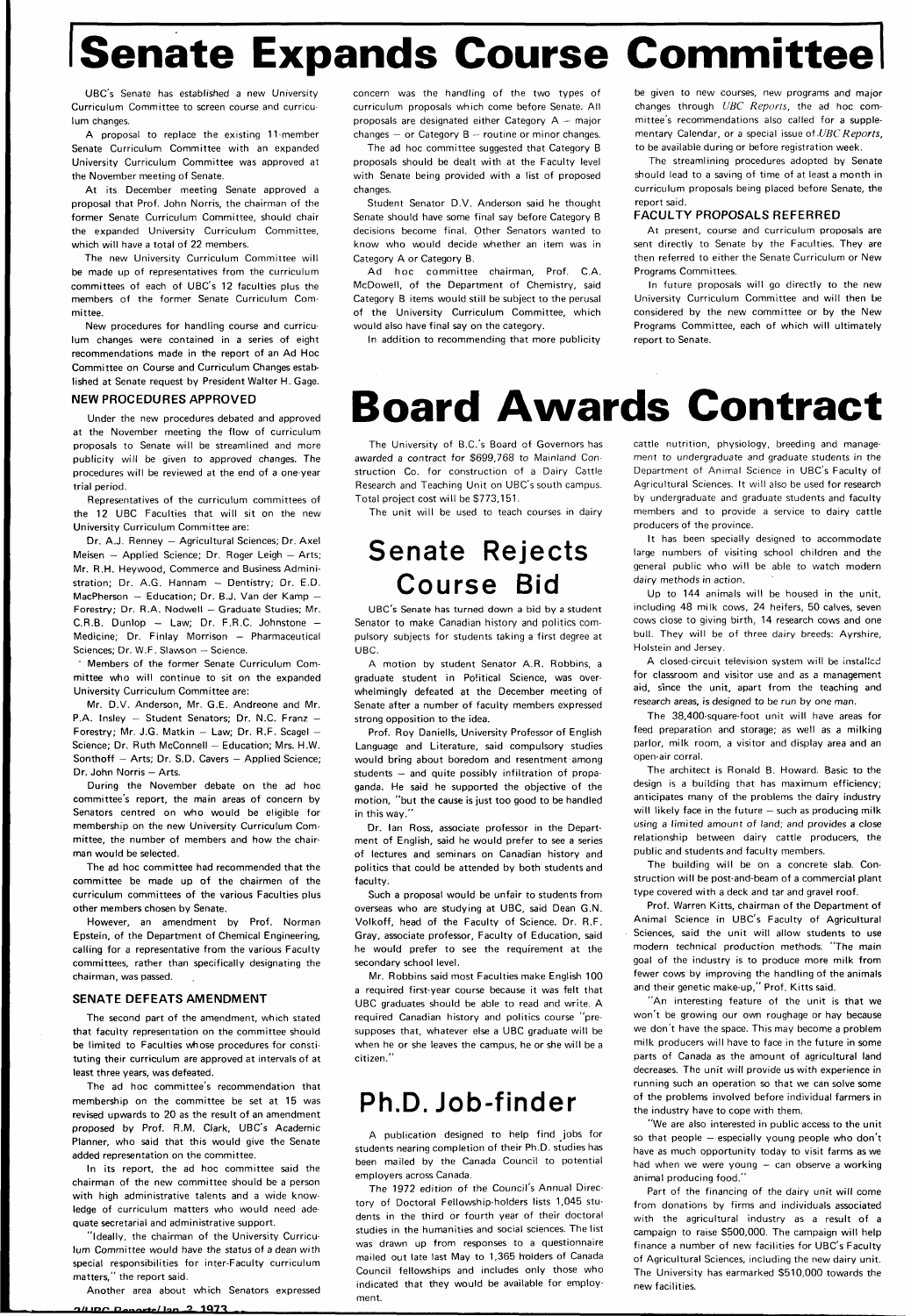#### BY JOHN MacLACHLAN

I find I must take exception to several of the points raised or implied in Prof. James Stegenga's article "What a University is Not" (UBC Reports, Nov. 16, 1972).

I do not doubt the statement that "a major reason many of our universities are troubled is that they have diversified into fields that they ought never to have gotten into," but I do take issue with the methods Prof. Stegenga proposes to change the situation. I agree that the main purpose of the university lies in scholarship; but, one must ask, scholarship to what ends, and for what means? Does Prof. Stegenga really advocate (as it seems to me he does) a reversion to the days in which the knowledge accumulated and truth illuminated at universities should remain in an exclusive depository at the disposal only of a scholarly and intellectual elite? A'e the new truths and new views of traditional abstract knowledge gained to remain solely as the subject of intellectual debate in scholarly journals? Or is the proper role of the university to *dynamically* educate, to glean new knowledge and to then disseminate it among the community at large, so that it may serve as a basis for innovative attacks on contemporary social, economic, and political issues?

### **UNIVERSITY'S ROLE**

Of course, all of these duties centre around service to the community. The university's role

I would submit that, just as the role of the university goes far beyond the accumulation and scholarly discussion of new truths and new knowledge, the duty of the university to educate goes far beyond the teaching of "the abstract knowledge of the traditional humanities and sciences" to students so that they may in future become the scholars who will perpetuate debate and the elitist gathering of knowledge. It is the proper duty of the university to educate in the true sense of the word — not just to inculcate as much as possible of the sum total of contemporary and traditional knowledge, but also to light and maintain the spark of inquiry. The truly dedicated teacher must inspire in his students a desire to know, and, more importantly, an ability to view life and seek knowledge in new and provocative ways.

In my university experience I have come to realize that no learning is accomplished unless there first exists an atmosphere of education  $- a$ knowledge that learning extends beyond the classom, the laboratory, the scholarly journal, or even the future career. One must first know that •what one learns in one's field is observable and valuable in any life situation, from watching a bird in flight to finding imaginative and creative solutions to the problems of rapid transit.

First I would argue that such services as dormitories, health clinics, and placement centres are necessary, for they make the university accessible to large numbers of students who might otherwise not be able to attend. If it is the function of universities to educate, it cannot do so without students. I would also point out, however, that it is not necessary to maintain a huge bureaucracy manned by university academics and outside specialists to maintain these services, nor is it in keeping with the university's duty to create an atmosphere of free and open creativity.

*Mr. John MacLachlan, a third-year Arts student, is also one of two student representatives on the Department of Asian Studies committee which meets regularly to discuss the day-to-day operations of the department and to deal with such matters as curriculum.* 

# **LET STUDENTS RUN UBC SERVICES**



certainly should be "developing more complete and sensitive people," but it ought to be much more than this. It ought to be more than "training useful clerks, technicians, and professionals." It ought to be more than "producing knowledge and cultural materials that are 'useful' for solving community problems."

The university represents a repository of knowledge and research, a concentration of those in our society most experienced in the areas of need of the community. And it is a denial of our responsibility to confine our knowledge and creativity to the writing of scholarly articles or research papers. It is up to the university to take its knowledge in hand and test it against the realm of practical experience. The university should be in the forefront in promoting change and popularizing new ideas, rather than closetted off in an air of scholarship and intellectuality, as is far too often the case today. We ought to be one or even several steps ahead of society in presenting creative solutions to contemporary problems, and in drawing attention to those problems as they arise. And our presentation of those ideas ought to be public and controversial, not private and selfcomplimentary.

## **MIRROR SOCIETY**

The university must, in short, be not just a repository of knowledge and a monastery for research, but a mirror in which society may face, measure, criticize, and challenge itself. Our failure to date in this respect is reflected in a growing rejection of university education among students and a growing suspicion of elitist university "experts" among the public generally.

But how do we teach the testing of education against practical reality? I would like to submit a proposal which may partly provide an answer to this question, and at the same time provide a way out of Professor Stegenga's dilemma over the proliferation of non-educational facilities on university campuses.

I would, therefore, submit the following challenge to the university: let the students maintain their own social services, especially dormitories and placement centres, with financial backing from the university.

I do not doubt that such a solution would create a student bureaucracy to replace the present academic and professional one, but at the same time I do not doubt the ability of students to handle such a responsibility. I might cite the case of the UBC engineers creating an environmentally "safe" car economically, a feat which Detroit claimed could not be accomplished, to give evidence for adequate student responsibility and capability.

## **TEST LEARNING**

Students at UBC are already implementing plans to take over a portion of the cafeteria food services, and students in high schools and universities have successfully operated placement centres for years. But more important, I think, than initial optimum success is the creation for students of an environment where they may test their fundamental learning against practical situations, where they may apply the creative and instructional nature of education against practical situations, where they may learn to approach classroom theory from the point of view of outer-world realities in which they must someday operate.

Such a system would, of course, free academics presently tied up in bureaucratic roles to pursue academic careers. Some degree of compensation to student heads of services, such as deferment of classes for a year and waiving of educational expenses for the following year, would be necessary, but it would cost far less than the maintenance of a large bureaucracy at executive and semi-executive wage scales. This kind of social service system certainly achieves Prof. Stegenga's wish for the university to stop "promoting the indefinite extension of adolescence" while at the same time avoiding the inevitable loss of students if the university were to halt provision of essential services altogether. The basic argument around which Prof. Stegenga's discussion centres is whether the university should be an open, responsive and creative vanguard of society or closed, elitist, and dogmatic. It is a problem with which all of us at university must struggle; Prof. Stengenga's solutions, however, are in my opinion fundamentally opposed to the survival of the university as a centre of learning and free thinking.